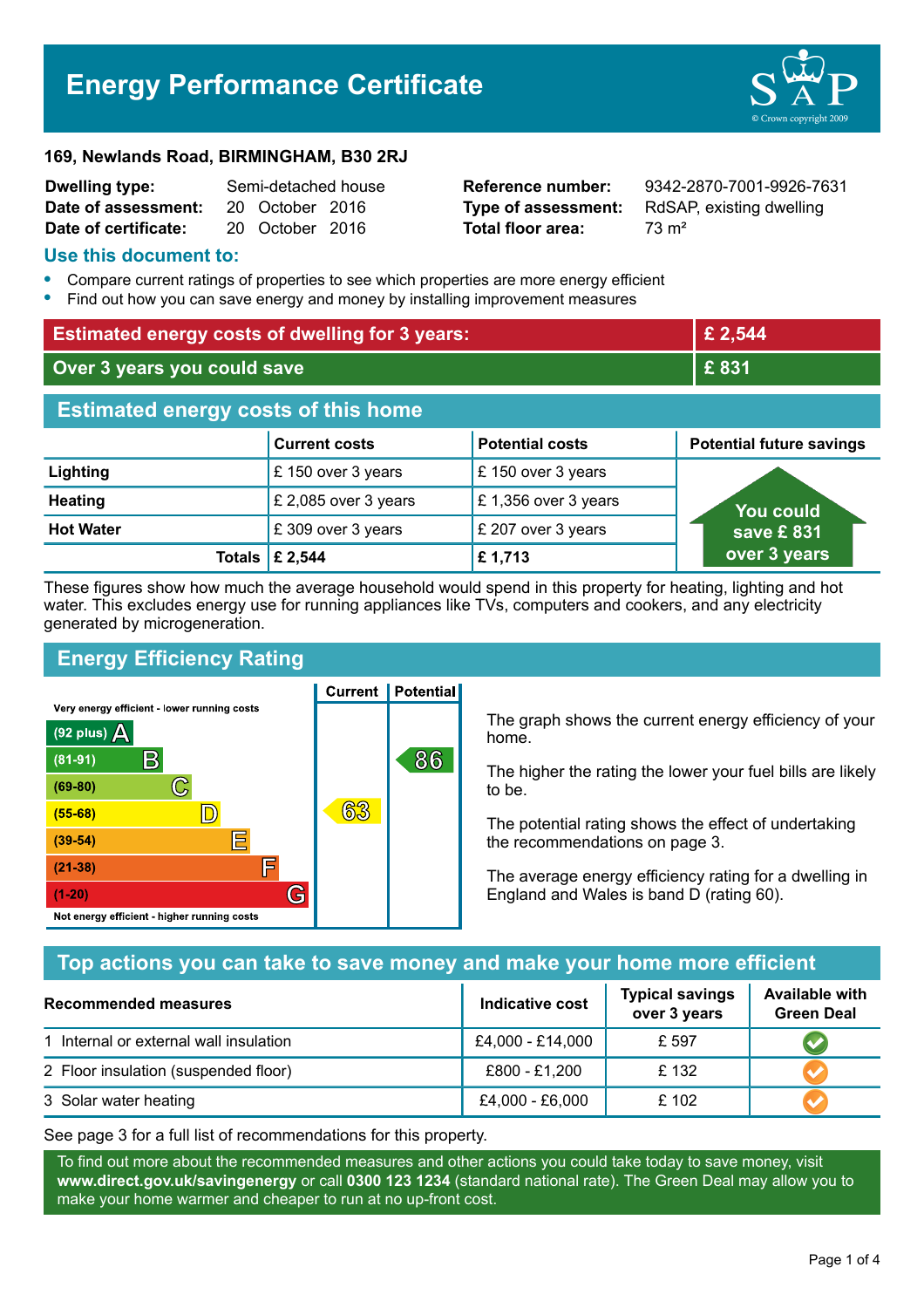#### **Summary of this home's energy performance related features**

| <b>Element</b>        | <b>Description</b>                             | <b>Energy Efficiency</b> |
|-----------------------|------------------------------------------------|--------------------------|
| Walls                 | Solid brick, as built, no insulation (assumed) | ★★☆☆☆                    |
| Roof                  | Pitched, 250 mm loft insulation                | ★★★★☆                    |
| Floor                 | Suspended, no insulation (assumed)             |                          |
| Windows               | Fully double glazed                            | ★★★☆☆                    |
| Main heating          | Boiler and radiators, mains gas                | ★★★★☆                    |
| Main heating controls | Programmer, room thermostat and TRVs           | ★★★★☆                    |
| Secondary heating     | Room heaters, mains gas                        |                          |
| Hot water             | From main system                               | ★★★★☆                    |
| Lighting              | Low energy lighting in all fixed outlets       | *****                    |

Current primary energy use per square metre of floor area: 286 kWh/m² per year

The assessment does not take into consideration the physical condition of any element. 'Assumed' means that the insulation could not be inspected and an assumption has been made in the methodology based on age and type of construction.

#### **Low and zero carbon energy sources**

Low and zero carbon energy sources are sources of energy that release either very little or no carbon dioxide into the atmosphere when they are used. Installing these sources may help reduce energy bills as well as cutting carbon. There are none provided for this home.

## **Opportunity to benefit from a Green Deal on this property**

The Green Deal may enable owners and occupiers to make improvements to their property to make it more energy efficient. Under a Green Deal, the cost of the improvements is repaid over time via a credit agreement. Repayments are made through a charge added to the electricity bill for the property. To see which improvements are recommended for this property, please turn to page 3. You can choose which improvements you want to install and ask for a quote from an authorised Green Deal provider. They will organise installation by an authorised Green Deal installer. If you move home, the responsibility for paying the Green Deal charge under the credit agreement passes to the new electricity bill payer.

For householders in receipt of income-related benefits, additional help may be available.

To find out more, visit **www.direct.gov.uk/savingenergy** or call **0300 123 1234**.

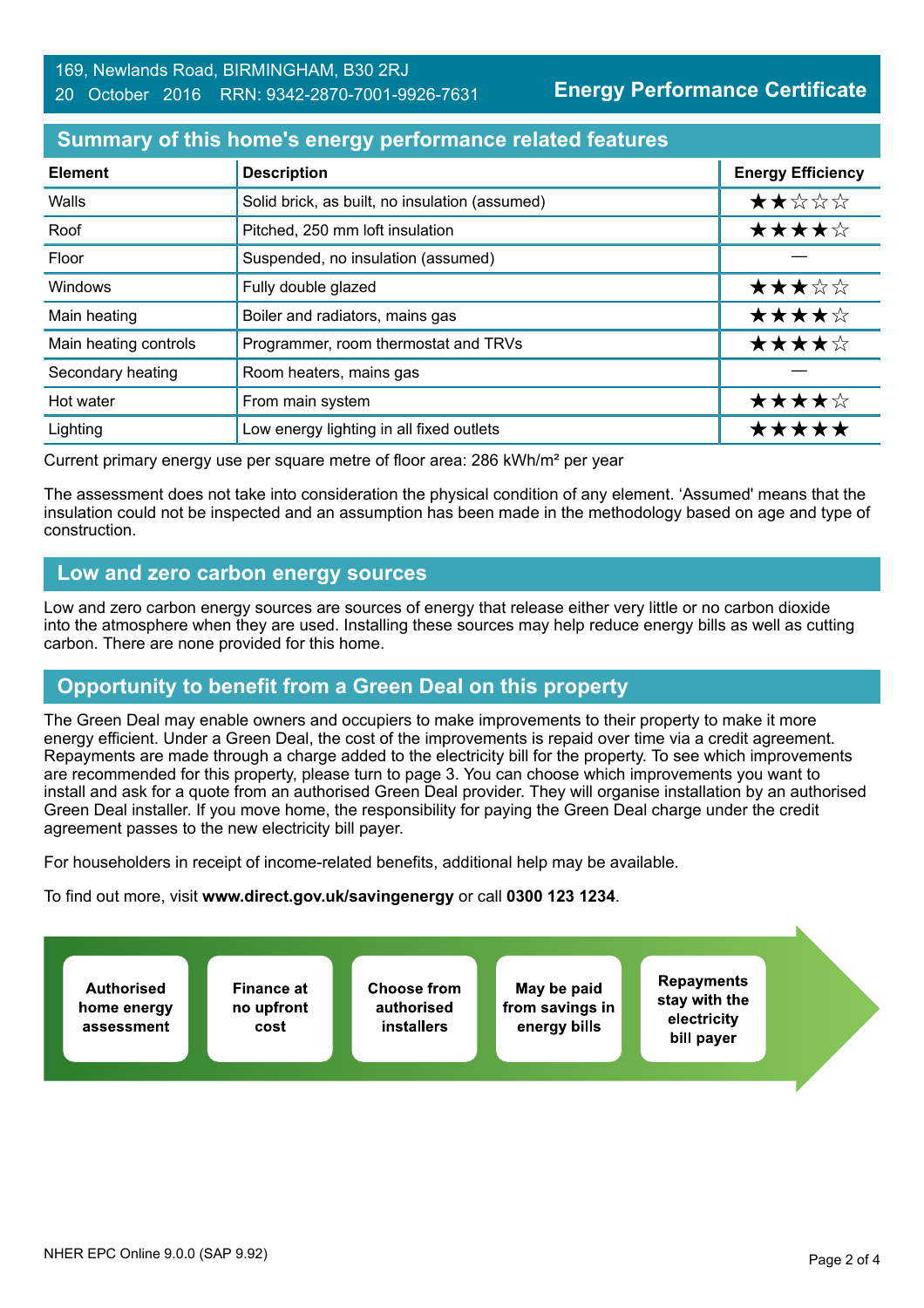#### 169, Newlands Road, BIRMINGHAM, B30 2RJ 20 October 2016 RRN: 9342-2870-7001-9926-7631

### **Recommendations**

The measures below will improve the energy performance of your dwelling. The performance ratings after improvements listed below are cumulative; that is, they assume the improvements have been installed in the order that they appear in the table. Further information about the recommended measures and other simple actions you could take today to save money is available at **www.direct.gov.uk/savingenergy**. Before installing measures, you should make sure you have secured the appropriate permissions, where necessary. Such permissions might include permission from your landlord (if you are a tenant) or approval under Building Regulations for certain types of work.

Measures with a green tick  $\bullet$  are likely to be fully financed through the Green Deal since the cost of the measures should be covered by the energy they save. Additional support may be available for homes where solid wall insulation is recommended. If you want to take up measures with an orange tick  $\blacklozenge$ , be aware you may need to contribute some payment up-front.

| <b>Recommended measures</b>          | <b>Indicative cost</b> | <b>Typical savings</b><br>per year | <b>Rating after</b><br>improvement | <b>Green Deal</b><br>finance |
|--------------------------------------|------------------------|------------------------------------|------------------------------------|------------------------------|
| Internal or external wall insulation | £4,000 - £14,000       | £199                               | C71                                | $\blacktriangledown$         |
| Floor insulation (suspended floor)   | £800 - £1,200          | £44                                | C73                                | $\blacktriangledown$         |
| Solar water heating                  | £4,000 - £6,000        | £ 34                               | C74                                | $\blacktriangledown$         |
| Solar photovoltaic panels, 2.5 kWp   | £5,000 - £8,000        | £ 265                              | <b>B86</b>                         |                              |

## **Choosing the right package**

Visit **www.epcadviser.direct.gov.uk**, our online tool which uses information from this EPC to show you how to save money on your fuel bills. You can use this tool to personalise your Green Deal package. **Public services all in one place** part of public services all in one place



| I savings     | measures under the Green Dea   |
|---------------|--------------------------------|
| $inf$ f f 199 | could save vou £199 a vear in  |
|               | You could finance this package |

| <b>Green Deal package</b>            | Typical annual savings |
|--------------------------------------|------------------------|
| Internal or external wall insulation | Total savings of £199  |
| Electricity/gas/other fuel savings   | £0/£199/£0             |

You could finance this package of measures under the Green Deal. It could **save you £199 a year** in energy costs, based on typical energy use. Some or all of this saving would be recouped through the charge on your bill.